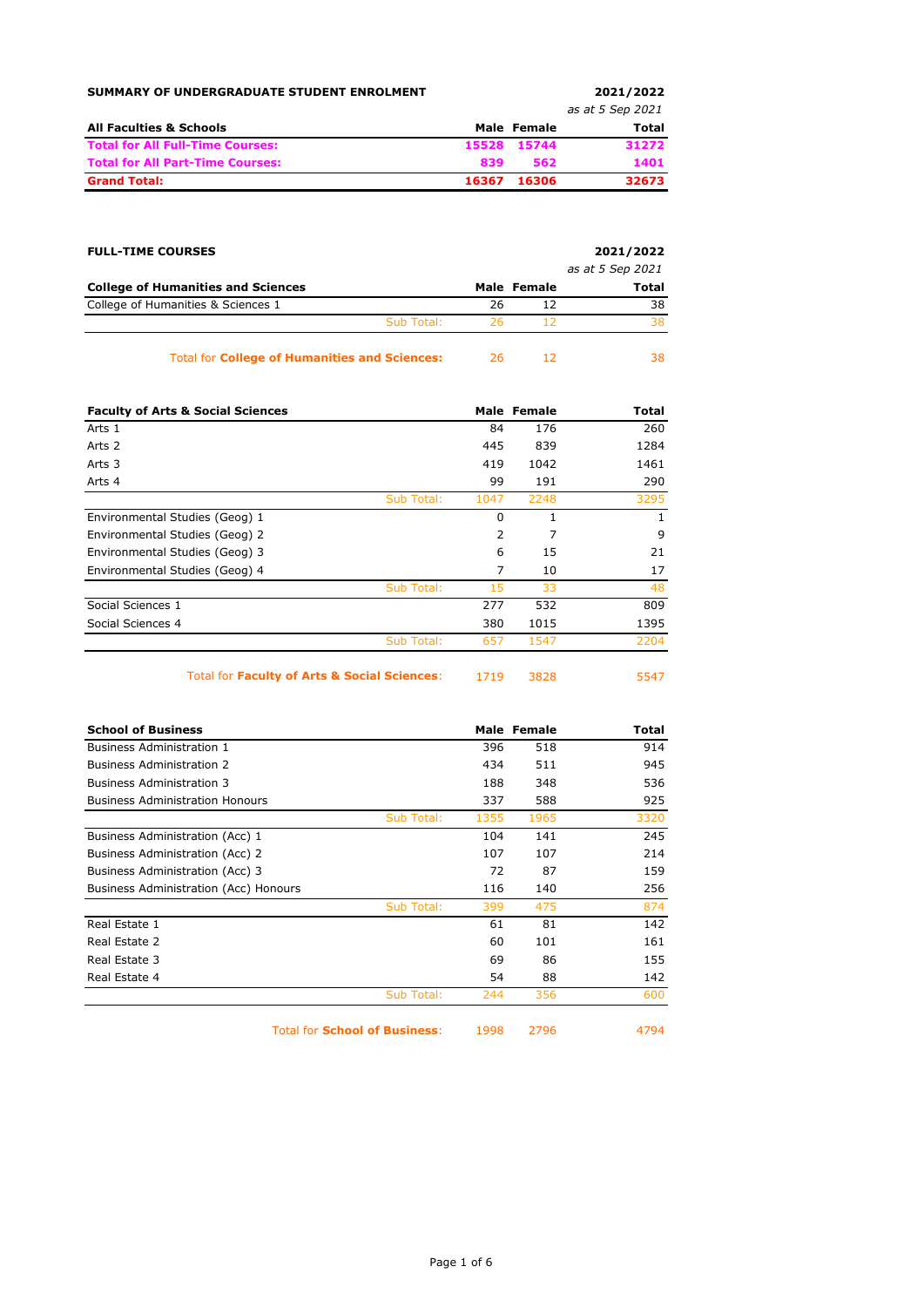|      |     | Total       |
|------|-----|-------------|
| 178  | 100 | 278         |
| 156  | 69  | 225         |
| 107  | 134 | 241         |
| 78   | 76  | 154         |
| 519  | 379 | 898         |
| 779  | 178 | 957         |
| 668  | 157 | 825         |
| 580  | 204 | 784         |
| 484  | 178 | 662         |
| 2511 | 717 | 3228        |
|      |     | Male Female |

Total for **School of Computing**: 3030 1096 4126

| <b>Faculty of Dentistry</b> |            | Male Female |     | <b>Total</b> |
|-----------------------------|------------|-------------|-----|--------------|
| Dentistry 1                 |            | 16          | 65  | 81           |
| Dentistry 2                 |            | 14          | 60  | 74           |
| Dentistry 3                 |            | 20          | 40  | 60           |
| Dentistry 4                 |            | 29          | 34  | 63           |
|                             | Sub Total: | 79          | 199 | 278          |
|                             |            |             |     |              |

Total for **Faculty of Dentistry**: 79 199 278

| <b>School of Design &amp; Environment</b> |            |          | Male Female | <b>Total</b> |
|-------------------------------------------|------------|----------|-------------|--------------|
| Architecture 1                            |            | 66       | 99          | 165          |
| Architecture 2                            |            | 40       | 57          | 97           |
| Architecture 3                            |            | 78       | 79          | 157          |
| Architecture 4                            |            | 130      | 124         | 254          |
|                                           | Sub Total: | 314      | 359         | 673          |
| Industrial Design 1                       |            | 21       | 34          | 55           |
| Industrial Design 2                       |            | 11       | 20          | 31           |
| Industrial Design 3                       |            | 21       | 37          | 58           |
| Industrial Design 4                       |            | 14       | 28          | 42           |
|                                           | Sub Total: | 67       | 119         | 186          |
| Landscape Architecture 1                  |            | 11       | 19          | 30           |
| Landscape Architecture 2                  |            | $\Omega$ | 14          | 14           |
| Landscape Architecture 3                  |            | 4        | 14          | 18           |
|                                           | Sub Total: | 15       | 47          | 62           |
| Project & Facilities Management 1         |            | 45       | 79          | 124          |
| Project & Facilities Management 2         |            | 51       | 69          | 120          |
| Project & Facilities Management 3         |            | 39       | 108         | 147          |
| Project & Facilities Management 4         |            | 57       | 122         | 179          |
|                                           | Sub Total: | 192      | 378         | 570          |

Total for **School of Design & Environment**: 588 903 1491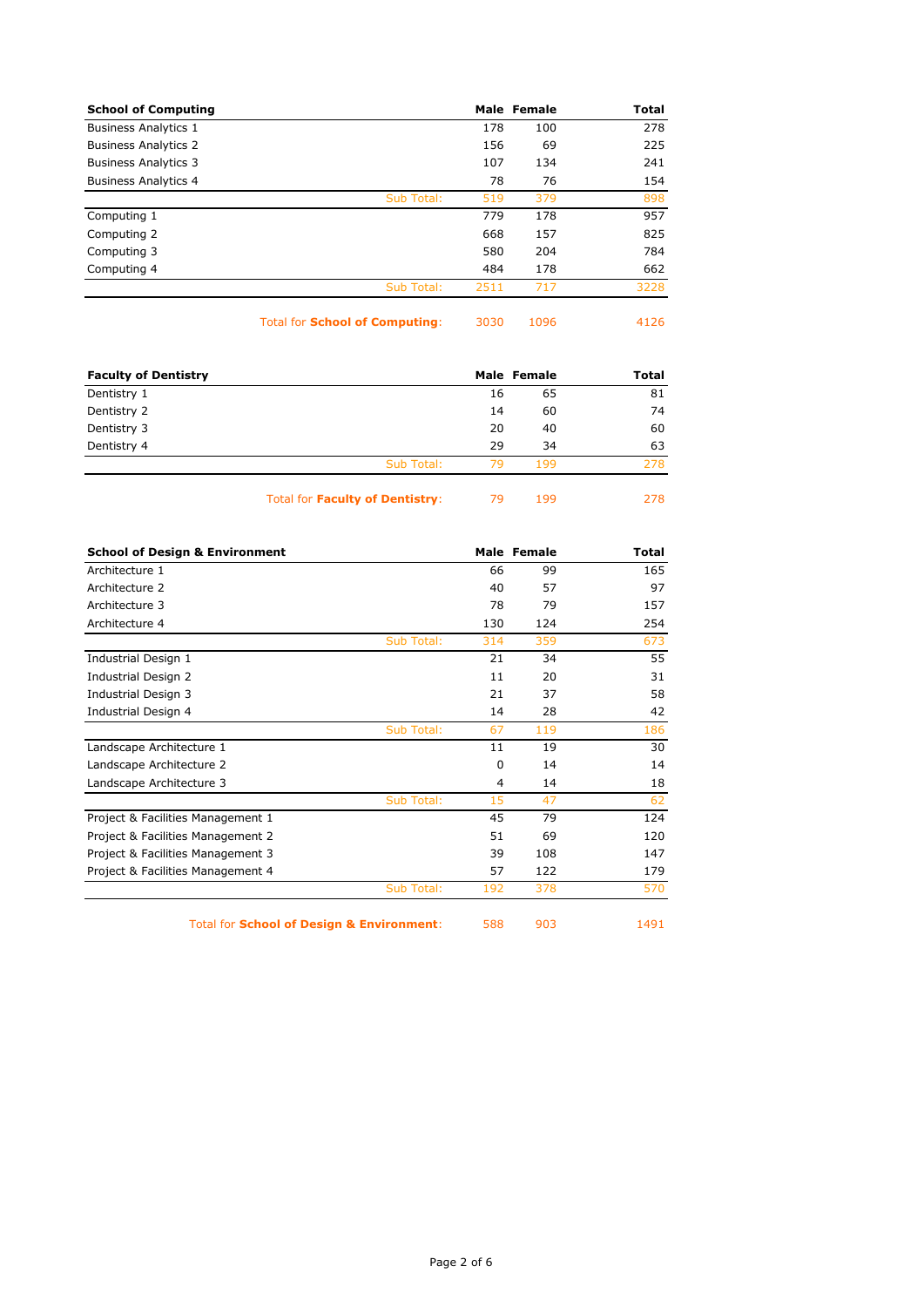| <b>Faculty of Engineering</b>              |      | Male Female | Total |
|--------------------------------------------|------|-------------|-------|
| Chemical Engineering 1                     | 135  | 67          | 202   |
| Chemical Engineering 2                     | 92   | 51          | 143   |
| Chemical Engineering 3                     | 167  | 79          | 246   |
| Chemical Engineering 4                     | 189  | 87          | 276   |
| Sub Total:                                 | 583  | 284         | 867   |
| Engineering Science Programme 1            | 24   | 18          | 42    |
| Engineering Science Programme 2            | 19   | 13          | 32    |
| Engineering Science Programme 3            | 21   | 15          | 36    |
| Engineering Science Programme 4            | 25   | 8           | 33    |
| Sub Total:                                 | 89   | 54          | 143   |
| Environmental Engineering 1                | 16   | 16          | 32    |
| Environmental Engineering 2                | 10   | 13          | 23    |
| Environmental Engineering 3                | 16   | 30          | 46    |
| Environmental Engineering 4                | 19   | 21          | 40    |
| Sub Total:                                 | 61   | 80          | 141   |
| Materials Science & Engineering 1          | 39   | 22          | 61    |
| Materials Science & Engineering 2          | 30   | 2           | 32    |
| Materials Science & Engineering 3          | 42   | 30          | 72    |
| Materials Science & Engineering 4          | 56   | 47          | 103   |
| Sub Total:                                 | 167  | 101         | 268   |
| Bioengineering 1                           | 75   | 118         | 193   |
| Bioengineering 2                           | 66   | 61          | 127   |
| Bioengineering 3                           | 77   | 83          | 160   |
| Bioengineering 4                           | 70   | 106         | 176   |
| Sub Total:                                 | 288  | 368         | 656   |
| Civil Engineering 1                        | 56   | 39          | 95    |
| Civil Engineering 2                        | 69   | 29          | 98    |
| Civil Engineering 3                        | 89   | 49          | 138   |
| Civil Engineering 4                        | 86   | 35          | 121   |
| Sub Total:                                 | 300  | 152         | 452   |
| Electrical Engineering 1                   | 169  | 52          | 221   |
| Electrical Engineering 2                   | 134  | 27          | 161   |
| Electrical Engineering 3                   | 134  | 52          | 186   |
| <b>Electrical Engineering 4</b>            | 156  | 44          | 200   |
| Sub Total:                                 | 593  | 175         | 768   |
| Industrial & Systems Engineering 1         | 60   | 30          | 90    |
| Industrial & Systems Engineering 2         | 26   | 17          | 43    |
| Industrial & Systems Engineering 3         | 42   | 30          | 72    |
| Industrial & Systems Engineering 4         | 59   | 41          | 100   |
| Sub Total:                                 | 187  | 118         | 305   |
| Mechanical Engineering 1                   | 247  | 38          | 285   |
| Mechanical Engineering 2                   | 243  | 32          | 275   |
| Mechanical Engineering 3                   | 307  | 47          | 354   |
| Mechanical Engineering 4                   | 314  | 59          | 373   |
| Sub Total:                                 | 1111 | 176         | 1287  |
| Total for <b>BIE, CVE, EEE, ISE, MPE</b> : | 2479 | 989         | 3468  |
|                                            |      |             |       |

Total for **Faculty of Engineering**: 3379 1508 4887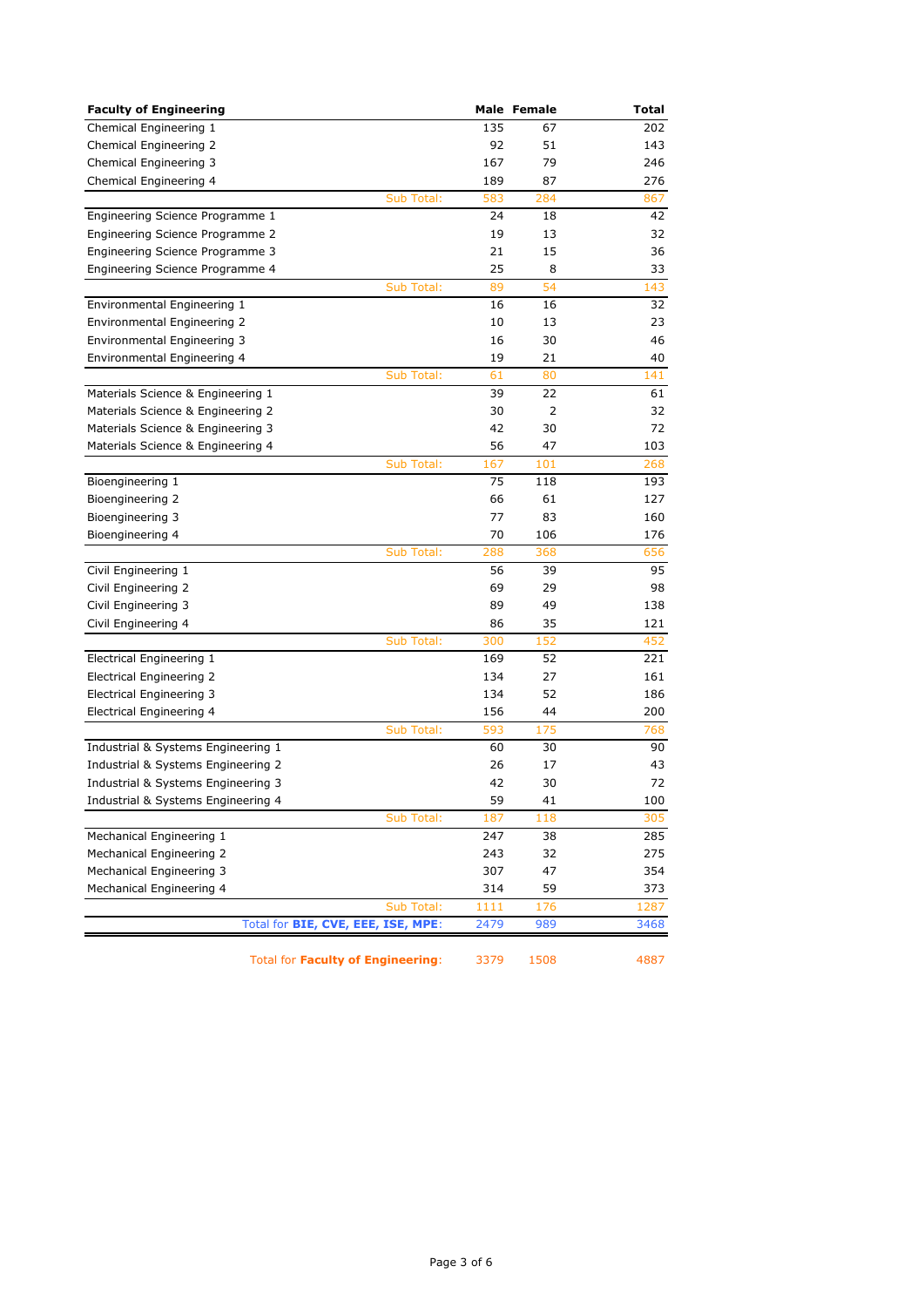| <b>Joint Multi-Disciplinary Programmes</b> |            |     | Male Female | Total |
|--------------------------------------------|------------|-----|-------------|-------|
| Computer Engineering 1                     |            | 156 | 42          | 198   |
| Computer Engineering 2                     |            | 153 | 31          | 184   |
| Computer Engineering 3                     |            | 143 | 47          | 190   |
| Computer Engineering 4                     |            | 130 | 32          | 162   |
|                                            | Sub Total: | 582 | 152         | 734   |
|                                            |            |     |             |       |

## Total for **Joint Multi-Disciplinary Programmes**: 582 152 734

| <b>Faculty of Law</b>      |            |     | Male Female | <b>Total</b> |
|----------------------------|------------|-----|-------------|--------------|
| Law <sub>1</sub>           |            | 149 | 91          | 240          |
| Law 2                      |            | 114 | 95          | 209          |
| Law 3                      |            | 132 | 95          | 227          |
| Law 4                      |            | 138 | 94          | 232          |
|                            | Sub Total: | 533 | 375         | 908          |
| Graduate LL.B. Programme 2 |            | 2   | 4           | 6            |
| Graduate LL.B. Programme 3 |            | 2   | 4           | 6            |
|                            | Sub Total: |     | 8           | 12           |
|                            |            |     |             |              |

Total for **Faculty of Law**: 537 383 920

| <b>Faculty of Science</b>     |            |      | Male Female | <b>Total</b> |
|-------------------------------|------------|------|-------------|--------------|
| Environmental Studies (Bio) 1 |            | 15   | 31          | 46           |
| Environmental Studies (Bio) 2 |            | 18   | 17          | 35           |
| Environmental Studies (Bio) 3 |            | 12   | 12          | 24           |
| Environmental Studies (Bio) 4 |            | 9    | 21          | 30           |
|                               | Sub Total: | 54   | 81          | 135          |
| Pharmacy (Hons) 1             |            | 66   | 108         | 174          |
| Pharmacy (Hons) 2             |            | 59   | 91          | 150          |
| Pharmacy (Hons) 3             |            | 48   | 95          | 143          |
| Pharmacy (Hons) 4             |            | 63   | 98          | 161          |
|                               | Sub Total: | 236  | 392         | 628          |
| Science 1                     |            | 550  | 764         | 1314         |
| Science 2                     |            | 419  | 412         | 831          |
| Science 3                     |            | 402  | 477         | 879          |
| Science Honours               |            | 393  | 404         | 797          |
|                               | Sub Total: | 1764 | 2057        | 3821         |

Total for **Faculty of Science**: 2054 2530 4584

| <b>Yale-NUS College</b> |            | Male Female |     | Total |
|-------------------------|------------|-------------|-----|-------|
| <b>YNC Freshmen</b>     |            | 105         | 137 | 242   |
| <b>YNC Junior</b>       |            | 121         | 129 | 250   |
| <b>YNC Senior</b>       |            | 136         | 153 | 289   |
| <b>YNC Sophomore</b>    |            | 106         | 127 | 233   |
|                         | Sub Total: | 468         | 546 | 1014  |
|                         |            |             |     |       |

Total for **Yale-NUS College**: 468 546 1014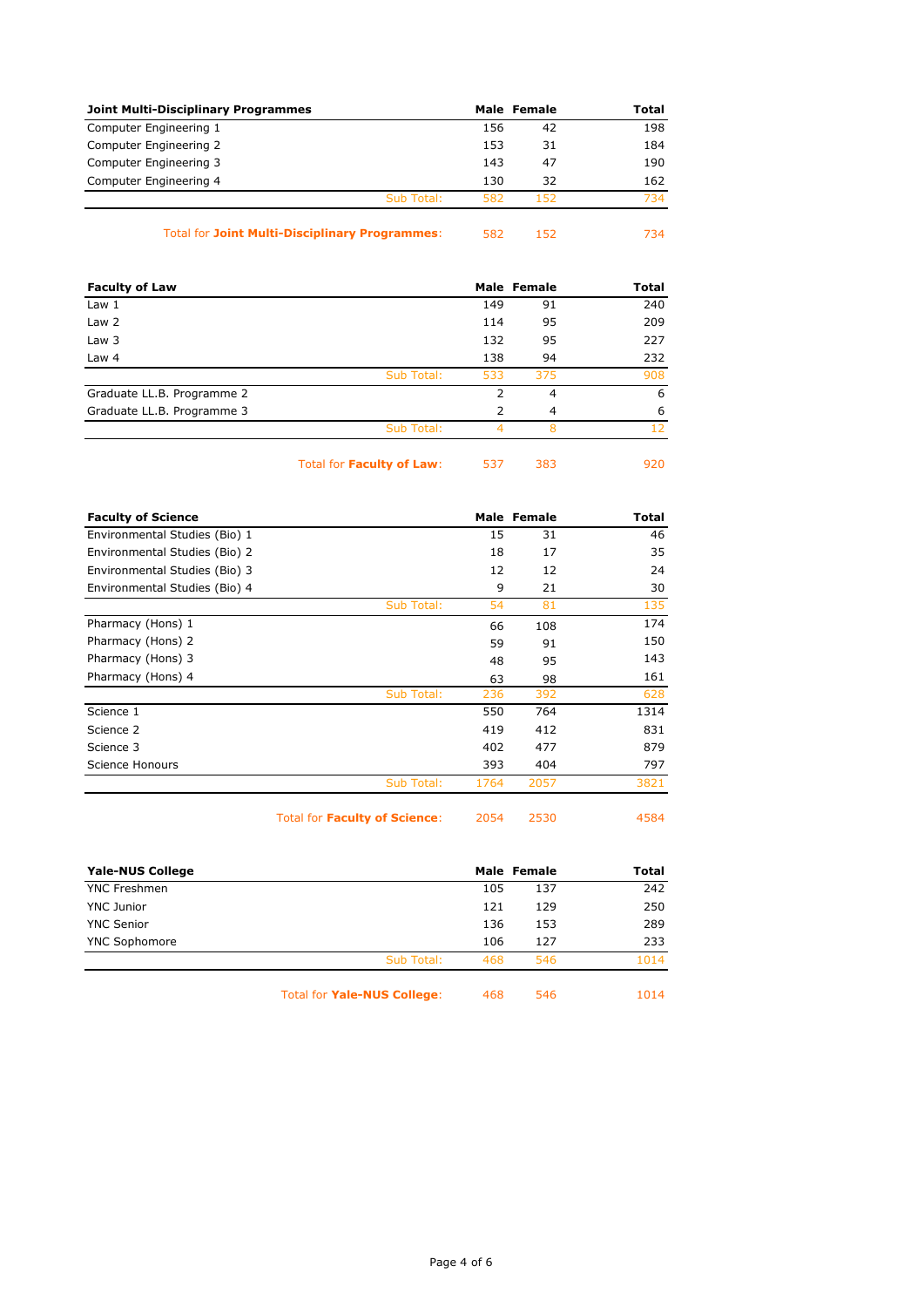| Yong Loo Lin School of Medicine |            |     | Male Female | <b>Total</b> |
|---------------------------------|------------|-----|-------------|--------------|
| Medicine 1                      |            | 136 | 144         | 280          |
| Medicine 2                      |            | 147 | 153         | 300          |
| Medicine 3                      |            | 162 | 149         | 311          |
| Medicine 4                      |            | 138 | 170         | 308          |
| Medicine 5                      |            | 159 | 157         | 316          |
|                                 | Sub Total: | 742 | 773         | 1515         |
| Nursing 1                       |            | 43  | 196         | 239          |
| Nursing 2                       |            | 54  | 272         | 326          |
| Nursing 3                       |            | 53  | 273         | 326          |
| <b>Nursing Honours</b>          |            | 28  | 120         | 148          |
| Nursing PCP 1                   |            | 19  | 32          | 51           |
| Nursing PCP 2                   |            | 11  | 19          | 30           |
|                                 | Sub Total: | 208 | 912         | 1120         |
|                                 |            |     |             |              |

Total for **Yong Loo Lin School of Medicine**: 950 1685 2635

| Yong Siew Toh Conservatory of Music |            |     | Male Female | <b>Total</b> |
|-------------------------------------|------------|-----|-------------|--------------|
| Music 1                             |            | 32  | 31          | 63           |
| Music 2                             |            | 29  | 29          | 58           |
| Music 3                             |            | 40  | 21          | 61           |
| Music 4                             |            | 17  | 25          | 42           |
|                                     | Sub Total: | 118 | 106         | 224          |
|                                     |            |     |             |              |

Total for **Yong Siew Toh Conservatory of Music**: 118 106 224